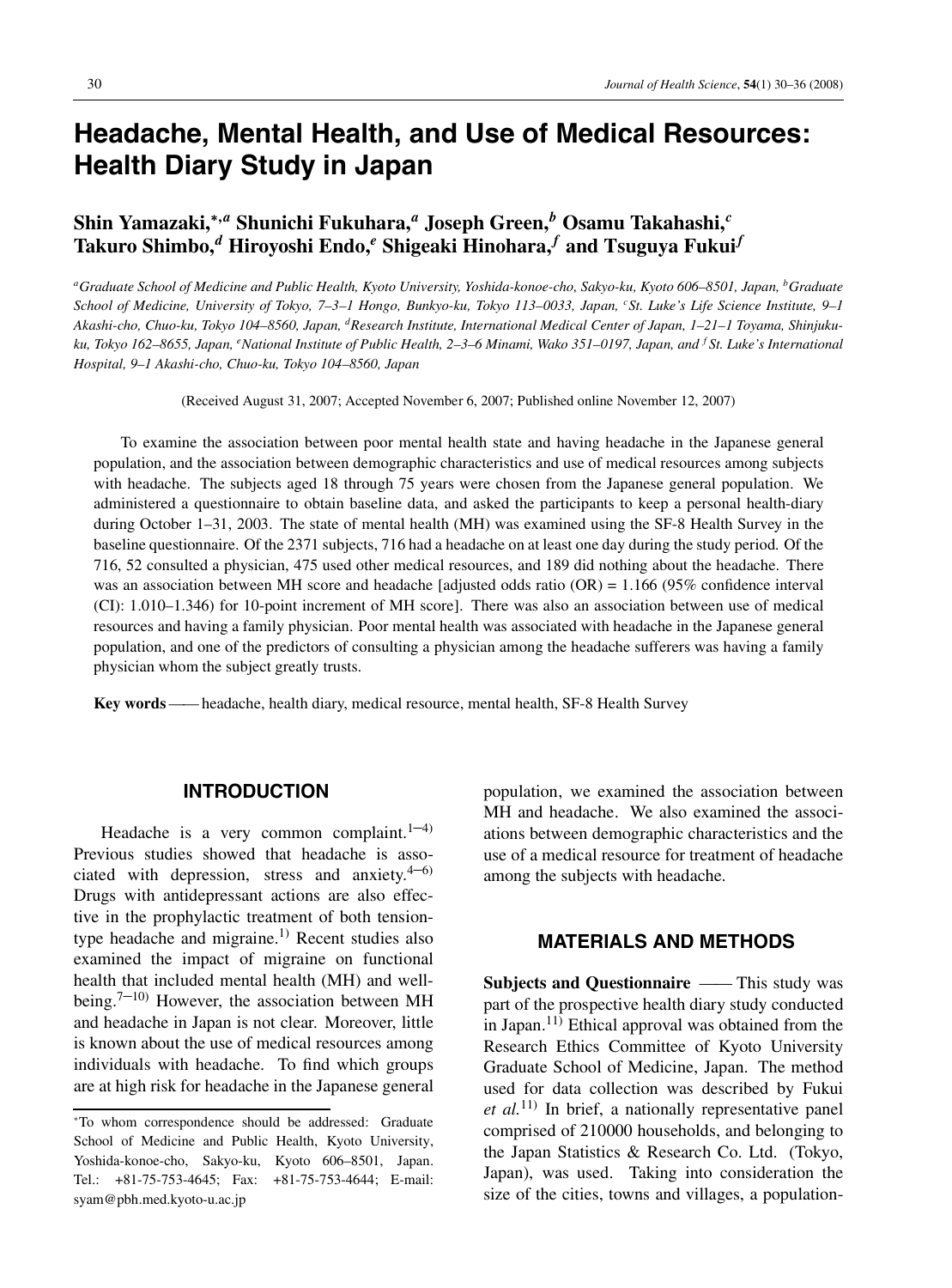weighted, random sample of 5387 households was chosen. A letter describing this study and requesting the participation of families in the study was mailed to the 5387 households with a return envelope. Among them, 1867 households agreed to participate in the study. The sample size was adjusted to 1464 households to make the sample nationally representative in terms of co-habitation with a family member.

Data were collected from a baseline questionnaire and health diary. The written baseline questionnaire was administered to 3852 individuals in the 1464 households. The baseline questionnaire included the SF-8 Health Survey (SF-8), age, sex, cohabitants, co-habitation with a family member, morbid conditions, annual household income, employment, and number of working hours. This questionnaire also asked whether the individual had a family physician and if so, whether the individual highly trusted the physician or not. A subject was considered to have a family physician whom the subject greatly trusts if the subject assigned a score of 9 or 10 for the family physician on the 0–10 visual analogue scale (in which 10 corresponded to having a physician whom the subject greatly trusts). Information about the location of residence (urban or rural) was obtained from the random sampling process.

We mailed blank health-diary notebooks to the households. Participants in the households were asked to fill out baseline questionnaire from September 18, 2003 until October 3, 2003, and their own health diary daily from October 1, 2003 until October 31, 2003. The health diary included the following questions: Did you have any pain or health symptoms that made you feel uncomfortable today? If so, write down your specific symptoms. If you did have a symptom, did you (i) do nothing about it? (ii) consult a person(s) who was not a physician? (iii) take an over-the-counter (OTC) drug? (iv) take a vitamin or other supplement? (v) use a resource of oriental medicine? (vi) consult a physician? (vii) use another medical resource(s)?

We divided the subjects into the following two groups: the headache group consisted of those who reported that they had headache symptoms on 1 or more days during the study period, and the noheadache group consisted of the remaining subjects who did not have a headache during the study period.

We also divided the subjects who had a headache on one or more days during the 31-day study period into five groups according to the use of medical resources as follows: (a) consulting physician group: subjects who had a headache for one or more days during the study period and consulted a physician on one or more days; (b) oriental medicine resources group: subjects who had a headache on one or more days during the study period, who did not consult a physician, and who used a resource of oriental medicine on one or more days; (c) OTC drug group: subjects who had a headache on one or more days during the study period, who did not consult a physician nor use any resource of oriental medicine, and who used an OTC drug on one or more days; (d) other medical resource group: subjects who had a headache on one or more days during the study period, and who did not consult a physician, did not use an oriental medicine resource, did not use an OTC drug, but used another medical resource; (e) doing nothing group: subjects who had a headache on one or more days during the study period and who did nothing about it. We also defined the 'using medical resource but not consulting a physician' (MNP) group as subjects who used a medical resource but did not consult a physician; this group included the (b), (c) and (d).

**The SF-8 Health Survey** —— Several instruments that score the mental health state, which were validated scientifically, can detect depressive state. One such questionnaire is the five-item version of the Mental Health Inventory (MHI-5).<sup>12)</sup> The MHI-5 serves as the MH domain of the SF-36 Health Survey (SF-36), which is one of the widely used, generic, health-related quality of life (HRQOL) instruments and has been translated into Japanese.  $13, 14$ ) The SF-8, which is a new, generic, eight-item assessment, is an alternative form of the SF-36 and generates a health profile consisting of eight scales and two summary measures describing the HRQOL. The SF-8 relies on a single item to measure each of the eight domains of health in the SF-36, which are physical functioning, role limitation due to physical health problems, bodily pain, general health, energy/fatigue, social functioning, role limitation due to emotional problems, and MH. The SF-8 had been constructed to provide an even shorter alternative to the SF-36 for use in large, population-based surveys of general and specific populations, in which precision is achieved more from sample size than by increasing measurement reliability. By administering a questionnaire of only eight items, the SF-8 reproduces the eight scales and two summary measures from the SF-36. The SF-8 is the first short-form sur-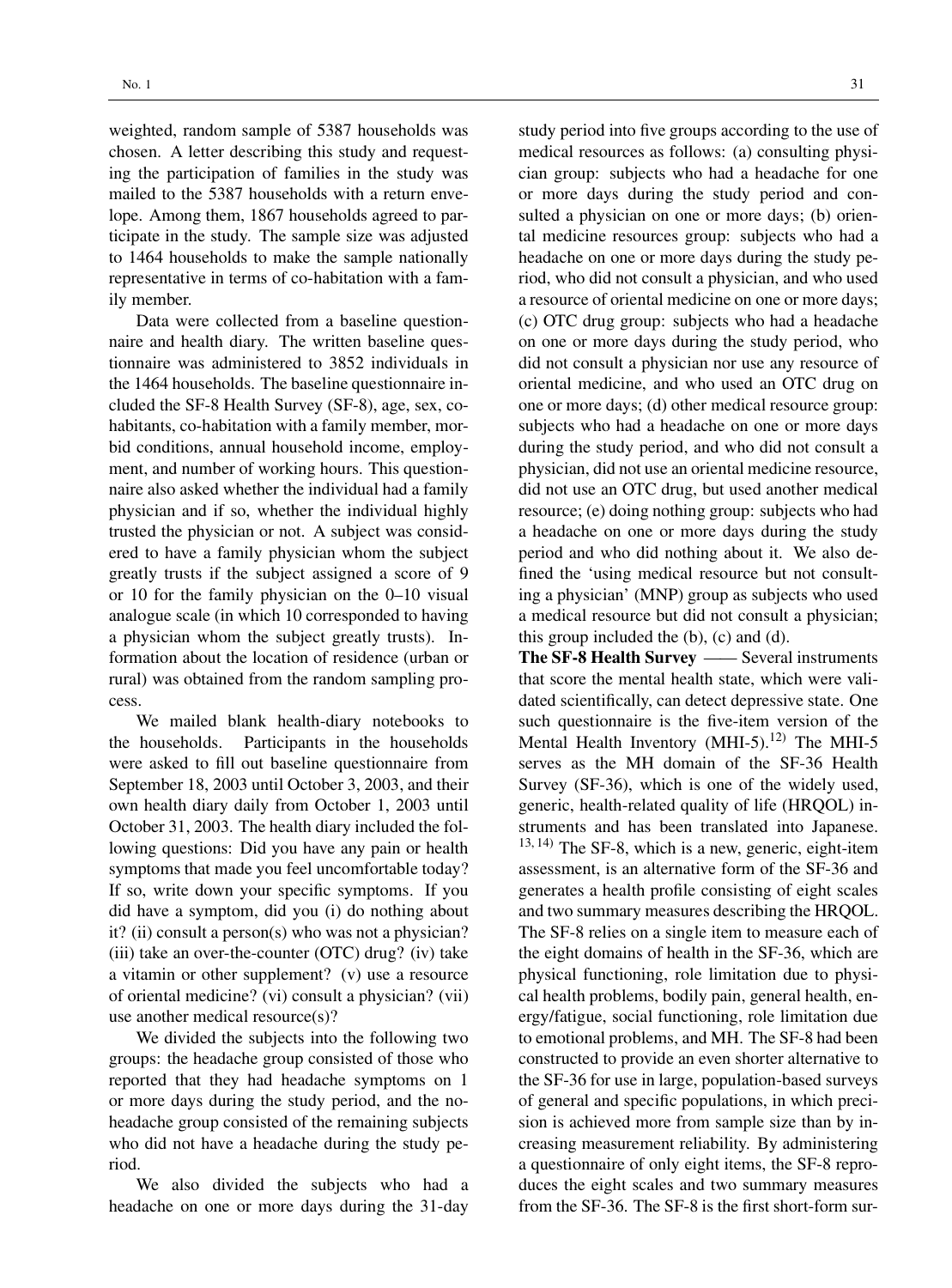|                                                                             | Ν    | $\left( \% \right)$ |
|-----------------------------------------------------------------------------|------|---------------------|
|                                                                             | 2371 | (100)               |
| No headache                                                                 | 1655 | (70)                |
| (a) Headache / Consulting Physician group                                   | 52   | (2)                 |
| (b) Headache / OTC Drug group <sup>a)</sup>                                 | 409  | (17)                |
| (c) Headache / Oriental Medicine Resources group <sup><math>a</math>)</sup> | 13   | (1)                 |
| (d) Headache / Other Medical Resource group <sup><math>a</math>)</sup>      | 53   | (2)                 |
| (e) Headache / Doing Nothing group $^{(b)}$                                 | 189  | (8)                 |

**Table 1.** Subjects with or without Headache and Their Use of Medical Resources in October 2003

*a*) The MNP group consisted of subjects in (b), (c), and (d) as the group who used a medical resource but did not consult a physician  $(n = 475)$ . *b*) No use of medical resource.

vey to be constructed on the basis of empirical studies linking each item to a comprehensive 'pool' of widely-used questionnaire items proven to measure the same concept. Because the item pool included the SF-36 survey, each SF-8 single-item scale and SF-8 summary measures are scored on the same metrics as the SF-36 scales and summary measures. The SF-8 was scored using a published algorithm, *i.e.*, by assigning the mean SF-36 scale score from the general Japanese population in 2002 to each response category of the SF-8 measuring the same concept.15) The score have a mean of 50 and a standard deviation of 10 in the general 2002 Japanese population. A lower score indicates poorer health status, that is, a lower MH score indicates poorer MH, and higher tendency for psychological distress and poor well-being.

**Statistical Methods** —— The subjects were limited to adults aged 18 through 75 years who filled out the baseline questionnaire and the diary completely. In each subject, we determined the number of days that the subject had a headache or migraine during the month of October 2003 based on the personal health diary. We studied the associations between demographic characteristics and having a headache using the chi-square test. Next, we used a logistic regression model to calculate the odds ratio (OR) for poor MH for the headache group compared to the no-headache group. Adjustments were made for age, sex, co-habitants, co-morbid conditions, household income, number of working hours, and location of residence.

In the second analysis, we investigated factors associated with using a medical resource for their headache among those subjects who had a headache on one or more days. That is, using multivariate logistic regression analysis, we estimated the ORs of having a co-habitant(s), having a co-morbid condition(s), level of household income, number of working hours, location of residence, MH score, and the number of days of having a headache in the

**Table 2.** Number of Days with Headache Symptoms during the 31-day Period

|                | Ν    | $(\%)$ |
|----------------|------|--------|
|                | 2371 | (100)  |
| None           | 1655 | (70)   |
| 1 day          | 325  | (14)   |
| 2 days         | 157  | (7)    |
| 3 days         | 82   | (3)    |
| $4-6$ days     | 108  | (5)    |
| 7 days or over | 44   | (2)    |

consulting-physicians group, and in the MNP group compared with the doing-nothing group.

# **RESULTS**

The baseline questionnaire was administered to 3852 individuals in 1464 households. Among them, 3477 individuals in 1286 households filled out the questionnaire completely. After excluding individuals aged less than 18 years  $(N = 1026)$  or for other reasons  $(N = 80)$ , there were 2371 eligible subjects. Among the 2371 individuals, 716 (30%) had a headache on one or more days during the study period. With respect to utilization of health services, among the 716 subjects, 52 consulted a physician for their headache on one or more days, 475 used a medical resource but did not consult a physician, and 189 did nothing (Table 1). Table 2 shows the distribution of the number of days that the subjects had a headache. Of the 716 subjects who had a headache, 234 had a headache on 3 or more days during the study period. The demographic characteristics of the 2371 subjects are summarized in Table 3. The headache group was significantly younger than the no-headache group [41 [standard deviation (S.D.)= 14] years *vs*. 47 (S.D. = 16) years;  $p < 0.0001$ ]. The MH score of the headache group was significantly lower than that of the no-headache group [47 (S.D. = 7) *vs*. 49 (S.D. = 7); *p* < 0.0001].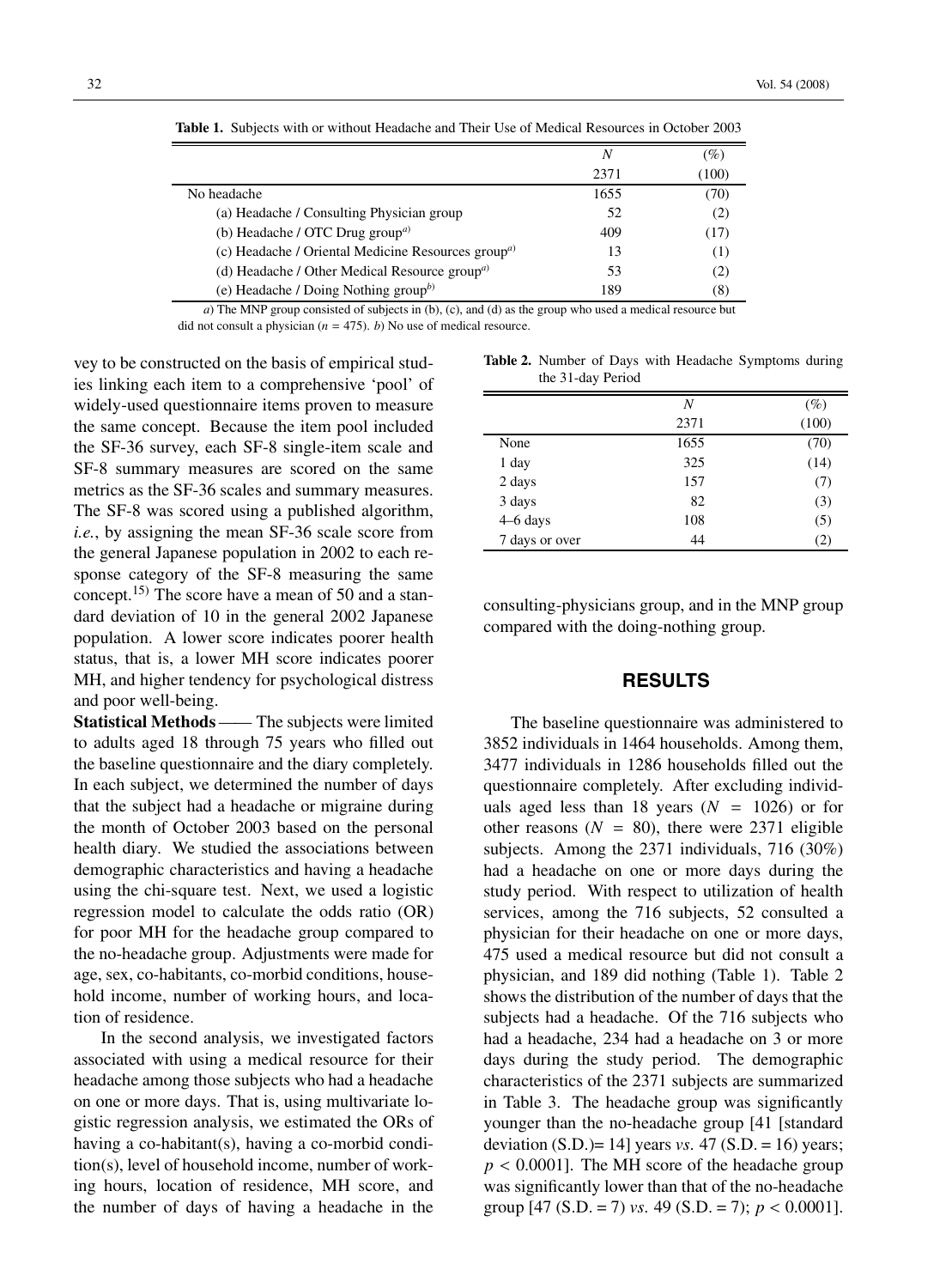|  |  | Table 3. Demographic Characteristics of the Subjects |  |  |  |
|--|--|------------------------------------------------------|--|--|--|
|--|--|------------------------------------------------------|--|--|--|

|                                       |                | Total  |                  | No-headache group <sup>a)</sup> |          | Headache group <sup>a)</sup> | $\boldsymbol{p}$ |
|---------------------------------------|----------------|--------|------------------|---------------------------------|----------|------------------------------|------------------|
|                                       | $\overline{N}$ | $(\%)$ | $\boldsymbol{N}$ | $(\%)$                          | $\cal N$ | $(\%)$                       |                  |
|                                       | 2371           | (100)  | 1655             | (100)                           | 716      | (100)                        |                  |
| <b>Sex</b>                            |                |        |                  |                                 |          |                              | < 0.001          |
| Male                                  | 1065           | (45)   | 870              | (53)                            | 195      | (27)                         |                  |
| Female                                | 1306           | (55)   | 785              | (47)                            | 521      | (73)                         |                  |
| Age (years old)                       |                |        |                  |                                 |          |                              | < 0.001          |
| $18 - 29$                             | 480            | (20)   | 296              | (18)                            | 184      | (26)                         |                  |
| $30 - 39$                             | 483            | (20)   | 312              | (19)                            | 171      | (24)                         |                  |
| $40 - 49$                             | 506            | (21)   | 338              | (20)                            | 168      | (23)                         |                  |
| $50 - 59$                             | 362            | (15)   | 261              | (16)                            | 101      | (14)                         |                  |
| $60 - 75$                             | 540            | (23)   | 448              | (27)                            | 92       | (13)                         |                  |
| Co-habitation with family member      |                |        |                  |                                 |          |                              | 0.006            |
| Living alone                          | 385            | (16)   | 246              | (15)                            | 139      | (19)                         |                  |
| Other                                 | 1986           | (84)   | 1409             | (85)                            | 577      | (81)                         |                  |
| Diagnosed medical conditions          |                |        |                  |                                 |          |                              | 0.003            |
| N <sub>0</sub>                        | 1635           | (69)   | 1110             | (67)                            | 525      | (73)                         |                  |
| Yes                                   | 736            | (31)   | 545              | (33)                            | 191      | (27)                         |                  |
| Number of working hours               |                |        |                  |                                 |          |                              | 0.004            |
| Does not work                         | 857            | (36)   | 600              | (36)                            | 257      | (36)                         |                  |
| $1-24$ hr/week                        | 393            | (17)   | 245              | (15)                            | 148      | (21)                         |                  |
| 25-48 hr/week                         | 571            | (24)   | 409              | (25)                            | 162      | (23)                         |                  |
| 49 hr or more/week                    | 467            | (20)   | 345              | (21)                            | 122      | (17)                         |                  |
| Missing data                          | 83             | (4)    | 56               | (3)                             | 27       | (4)                          |                  |
| Annual household income (million yen) |                |        |                  |                                 |          |                              | 0.060            |
| < 300                                 | 367            | (15)   | 241              | (15)                            | 126      | (18)                         |                  |
| 300-999                               | 1669           | (70)   | 1178             | (71)                            | 491      | (69)                         |                  |
| $\geq 1000$                           | 261            | (11)   | 177              | (11)                            | 84       | (12)                         |                  |
| Missing data                          | 74             | (3)    | 59               | (4)                             | 15       | (2)                          |                  |
| Location of residence                 |                |        |                  |                                 |          |                              | 0.517            |
| Urban                                 | 1915           | (81)   | 1331             | (80)                            | 584      | (82)                         |                  |
| Rural                                 | 456            | (19)   | 324              | (20)                            | 132      | (18)                         |                  |

*a*) The headache group included subjects who had a headache on one or more days, and the no-headache group included the remaining subjects.

The associations between demographic characteristics and having headaches on crude analysis are also shown in Table 3.

Table 4 shows the results of adjusted analysis. The significant associations between headache and sex, age, and co-habitation status remained after the adjustments. We also observed a significant association between the MH score on the SF-8 and headaches  $[OR = 1.166 (95\% \text{ confidence interval}]$ (CI): 1.010, 1.346) for 10-point increment of MH score].

In the second analysis, we examined the associations between demographic characteristics and the use of a medical resource among the subjects who had a headache on one or more days during the study period. We observed significant associations between the number of days of headache and using an OTC drug or other medical resource [adjusted ORs of one-day increment of headache were 1.305 (95% CI: 1.146, 1.486), and 1.640 (95% CI: 1.320, 2.037) for consulting a physician] (Table 5). Moreover, we observed an association between consulting a physician and having a family physician. The OR for having a family physician whom the subject does not greatly trust (score  $> 9$ ) was 2.648 (95%) CI: 1.059, 6.618), and the OR for having a family physician whom the subject greatly trusts (score > 9) was 3.901(95% CI: 1.213, 12.54) compared with the group who did not have a family physician (Table 5).

#### **DISCUSSION**

In this study, we observed significant associations between having headaches and sex, age, co-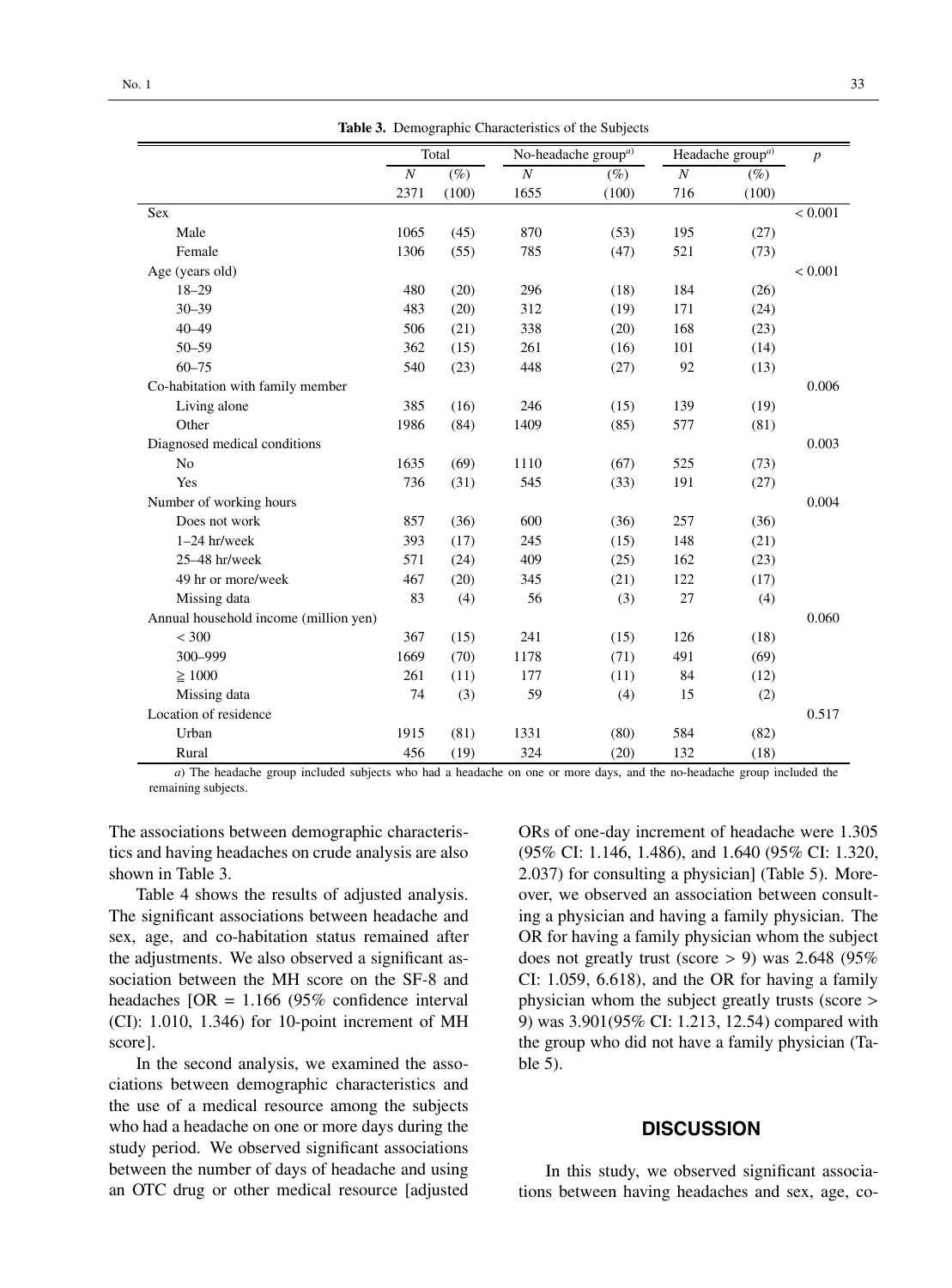|                                       | $ORS^{(a)}$ | $(95\% \text{ CI})$ |
|---------------------------------------|-------------|---------------------|
| <b>Sex</b>                            |             |                     |
| Male                                  | 1.000       | (Ref.)              |
| Female                                | $3.400*$    | (2.646, 4.369)      |
| Age (years old)                       |             |                     |
| $18 - 29$                             | $2.851*$    | (2.012, 4.040)      |
| $30 - 39$                             | 3.084*      | (2.146, 4.434)      |
| $40 - 49$                             | 2.754*      | (1.916, 3.958)      |
| $50 - 59$                             | 1.885*      | (1.296, 2.740)      |
| $60 - 75$                             | 1.000       | (Ref.)              |
| Co-habitation with a family member    |             |                     |
| Living alone                          | $1.393*$    | (1.045, 1.858)      |
| Other                                 | 1.000       | (Ref.)              |
| Diagnosed medical conditions          |             |                     |
| N <sub>o</sub>                        | 1.000       | (Ref.)              |
| Yes                                   | 0.890       | (0.704, 1.125)      |
| Number of working hours               |             |                     |
| No work with wages                    | 0.872       | (0.661, 1.150)      |
| $1-24$ hr/week                        | 1.000       | (Ref.)              |
| $25-48$ hr/week                       | 0.876       | (0.641, 1.197)      |
| 49 hr/week or over                    | 1.090       | (0.762, 1.561)      |
| Annual household income (million yen) |             |                     |
| < 300                                 | 0.955       | (0.644, 1.417)      |
| 300-999                               | 0.782       | (0.575, 1.063)      |
| $\geq 1000$                           | 1.000       | (Ref.)              |
| Location of residence                 |             |                     |
| Urban                                 | 1.000       | (Ref.)              |
| Rural                                 | 0.919       | (0.719, 1.176)      |
| MH (10-point decrease)                | $1.166*$    | (1.010, 1.346)      |

**Table 4.** Results of Adjusted Analysis of the Associations between Risk Factors and Having Headaches Ė

*a*) Odds ratios of each risk factor for having headaches on one or more days during the 31 day period (headache group *vs*. no-headache group) using multivariate logistic regression analysis. Independent variables in the logistic regression model were sex, age, co-habitation with a family member, diagnosed medical conditions, number of working hours, annual household income, location of residence, and MH score on the SF-8.  $p < 0.05$ .

habitation status, and MH in both crude analysis and adjusted analysis. With respect to factors related to using medical resources among the headache sufferers, we showed that one of the predictors of consulting a physician among the headache patients was having a family physician whom the subject greatly trusts.

Thirty percent of the subjects in our study had a headache on one or more days during a 31-day period (Table 2). With respect to utilization of health services by the headache sufferers in this study  $(N =$ 716), 57% used an OTC medicine and 7% visited a primary care physician's office or the hospital (Table 1). Sakai and Igarashi<sup>2)</sup> reported that 56% of their subjects had a recurrent headache in the past one year in a population-based, nationwide survey in Japan. The prevalence of migraine was 8%. They

also studied health service utilization by the migraine sufferers. Among the respondents, 57% used an OTC medicine, 3% visited a primary care physician's office or hospital regularly, and 12% visited a primary care physician's office or hospital once or twice in the past year. The previous survey asked individuals about their symptoms of headache in the past one year. Therefore, we cannot directly compare the prevalence of headache among our study subjects with the prevalence of headache among the subjects in the study of Sakai and Igarashi $^{2)}$  because they studied the prevalence over one year, while we studied the prevalence over a month. The method used in our study, *i.e.*, a prospective health diary study, has been shown to increase the likelihood that respondents will report most of their symptoms.16, 17) Another advantage of health diary sur-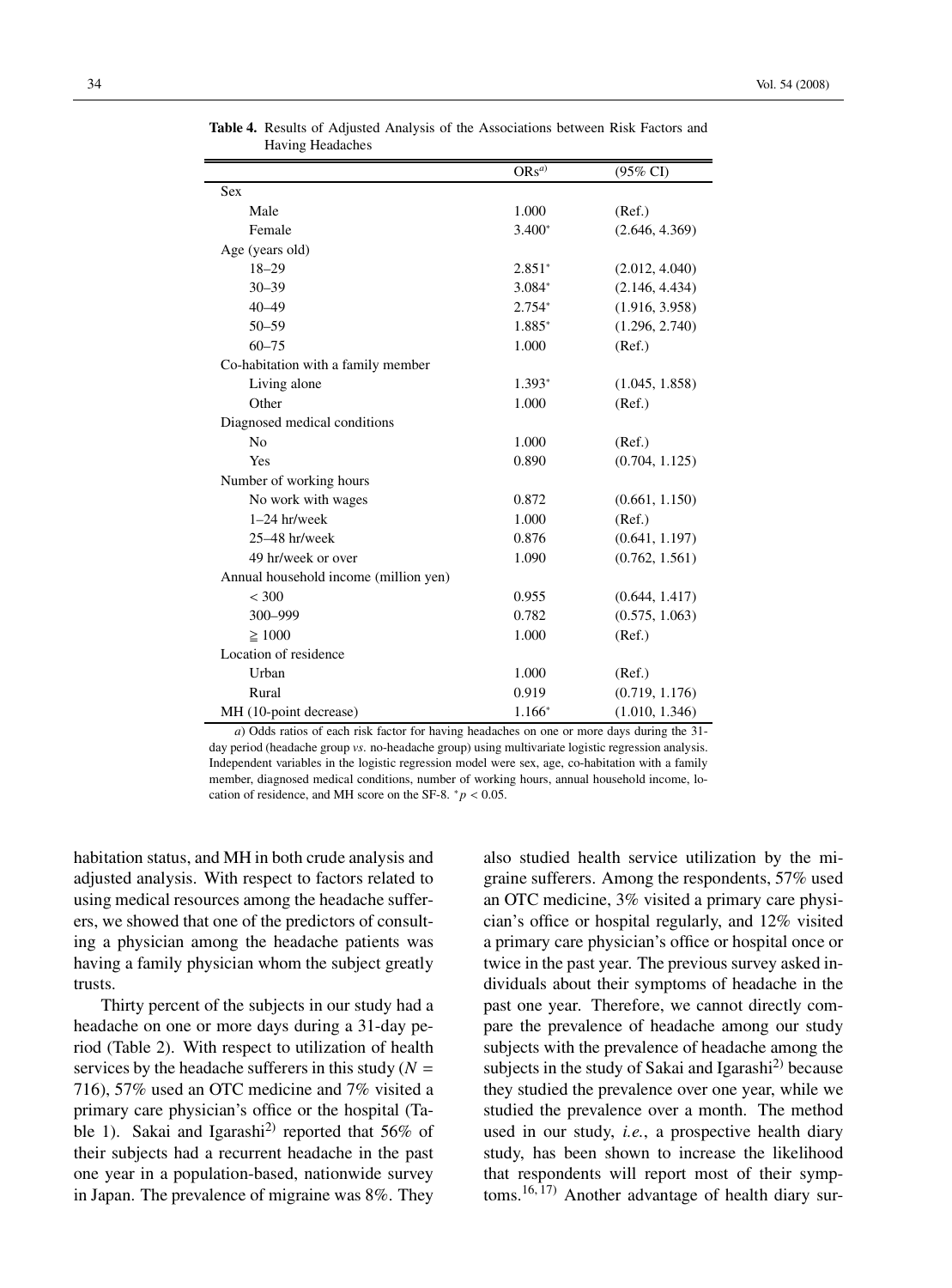|                                                                  | MNP group <sup>b)</sup> ( $N = 475$ )<br>compared with doing nothing <sup>c)</sup><br>$(N = 189)$ |                | Consulting a physician $(N = 52)$<br>compared with doing nothing <sup>c)</sup><br>$(N = 189)$ |                     |  |
|------------------------------------------------------------------|---------------------------------------------------------------------------------------------------|----------------|-----------------------------------------------------------------------------------------------|---------------------|--|
|                                                                  |                                                                                                   |                |                                                                                               |                     |  |
|                                                                  | <b>OR</b>                                                                                         | (95% CI)       | $\overline{OR}$                                                                               | $(95\% \text{ CI})$ |  |
| Sex                                                              |                                                                                                   |                |                                                                                               |                     |  |
| Male                                                             | 1.000                                                                                             | (Ref.)         | 1.000                                                                                         | (Ref.)              |  |
| Female                                                           | 1.349                                                                                             | (0.819, 2.220) | 0.656                                                                                         | (0.218, 1.976)      |  |
| Age (years old)                                                  |                                                                                                   |                |                                                                                               |                     |  |
| $18 - 29$                                                        | 1.075                                                                                             | (0.546, 2.116) | 1.069                                                                                         | (0.300, 3.808)      |  |
| $30 - 39$                                                        | 1.157                                                                                             | (0.567, 2.361) | 1.011                                                                                         | (0.259, 3.951)      |  |
| $40 - 49$                                                        | 1.703                                                                                             | (0.829, 3.495) | 0.714                                                                                         | (0.165, 3.088)      |  |
| $50 - 59$                                                        | 0.931                                                                                             | (0.448, 1.933) | 0.419                                                                                         | (0.085, 2.059)      |  |
| $60 - 75$                                                        | 1.000                                                                                             | (Ref.)         | 1.000                                                                                         | (Ref.)              |  |
| Co-habitation with a family member                               |                                                                                                   |                |                                                                                               |                     |  |
| Living alone                                                     | 0.847                                                                                             | (0.500, 1.435) | 1.639                                                                                         | (0.562, 4.782)      |  |
| Other                                                            | 1.000                                                                                             | (Ref.)         | 1.000                                                                                         | (Ref.)              |  |
| Diagnosed medical conditions                                     |                                                                                                   |                |                                                                                               |                     |  |
| No                                                               | 1.000                                                                                             | (Ref.)         | 1.000                                                                                         | (Ref.)              |  |
| Yes                                                              | 1.092                                                                                             | (0.679, 1.757) | 1.483                                                                                         | (0.600, 3.662)      |  |
| Number of working hours                                          |                                                                                                   |                |                                                                                               |                     |  |
| No work with wages                                               | 1.011                                                                                             | (0.613, 1.669) | 0.857                                                                                         | (0.306, 2.402)      |  |
| $1-24$ hr/week                                                   | 1.000                                                                                             | (Ref.)         | 1.000                                                                                         | (Ref.)              |  |
| 25-48 hr/week                                                    | 1.217                                                                                             | (0.685, 2.160) | 0.614                                                                                         | (0.178, 2.121)      |  |
| 49 hr or more/week                                               | 1.242                                                                                             | (0.631, 2.442) | 0.942                                                                                         | (0.212, 4.183)      |  |
| Annual household income (million yen)                            |                                                                                                   |                |                                                                                               |                     |  |
| < 300                                                            | 1.514                                                                                             | (0.748, 3.065) | 0.689                                                                                         | (0.158, 3.001)      |  |
| 300-999                                                          | 1.490                                                                                             | (0.858, 2.585) | 0.969                                                                                         | (0.317, 2.965)      |  |
| $\geq 1000$                                                      | 1.000                                                                                             | (Ref.)         | 1.000                                                                                         | (Ref.)              |  |
| Location of residence                                            |                                                                                                   |                |                                                                                               |                     |  |
| Urban                                                            | 1.000                                                                                             | (Ref.)         | 1.000                                                                                         | (Ref.)              |  |
| Rural                                                            | 0.926                                                                                             | (0.581, 1.477) | 1.174                                                                                         | (0.455, 3.030)      |  |
| MH (10-point decrease)                                           | 0.808                                                                                             | (0.605, 1.077) | 0.934                                                                                         | (0.543, 1.607)      |  |
| No. of days with headache (1-day increase)                       | $1.305*$                                                                                          | (1.146, 1.486) | $1.640*$                                                                                      | (1.320, 2.037)      |  |
| Having a family physician                                        |                                                                                                   |                |                                                                                               |                     |  |
| N <sub>o</sub>                                                   | 1.000                                                                                             | (Ref.)         | 1.000                                                                                         | (Ref.)              |  |
| Yes, a family physician whom                                     | 1.080                                                                                             | (0.680, 1.716) | $2.648*$                                                                                      | (1.059, 6.618)      |  |
| the subject does not greatly trust <sup>d)</sup>                 |                                                                                                   |                |                                                                                               |                     |  |
| Yes, a family physician whom<br>the subject greatly trusts $d$ ) | 1.349                                                                                             | (0.714, 2.546) | $3.901*$                                                                                      | (1.213, 12.542)     |  |

**Table 5.** Results of Multivariate Logistic Regression Analysis to Examine the Associations between the Use of Resources for Headache and Factors among the Subjects with Headache ( $N = 716$ )<sup>*a*)</sup>

*a*) The independent variables in the logistic regression model were sex, age, co-habitation with a family member, diagnosed medical conditions, number of working hours, annual household income, location of residence, MH score on the SF-8, number of days of having headache in October 2003, and having a family physician. *b*) MNP group: using a medical resource but not consulting a physician. *c*) Doing nothing: no medical resource use. *d*) A subject was considered to have a family physician whom the subject greatly trusts if the subject assigned a score of 9 or 10 for the family physician on the 0–10 visual analogue scale (10 for having a physician whom the subject greatly trusts). *\*p* < 0.05.

veys is that it minimizes recall bias compared with a questionnaire that requires subjects to remember his/her symptoms over the past 1 year or past 1 month. These evidences suggest that there are many headache sufferers in Japan and that many headache sufferers use OTC medicines and are not given adequate medical information from physicians.

We clarified the major risk factors for headache (female, aged 18 years through 59 years, living alone, and lower mental health). Providing appropriate health instructions at the time of health checkup or when an occupational health survey is performed, might be effective in improving the health of individuals.

There were some limitations in this study. We used a health diary, headache was self-reported, and we could not classify the type of headache. That is, the health diary we used in this study was not a spe